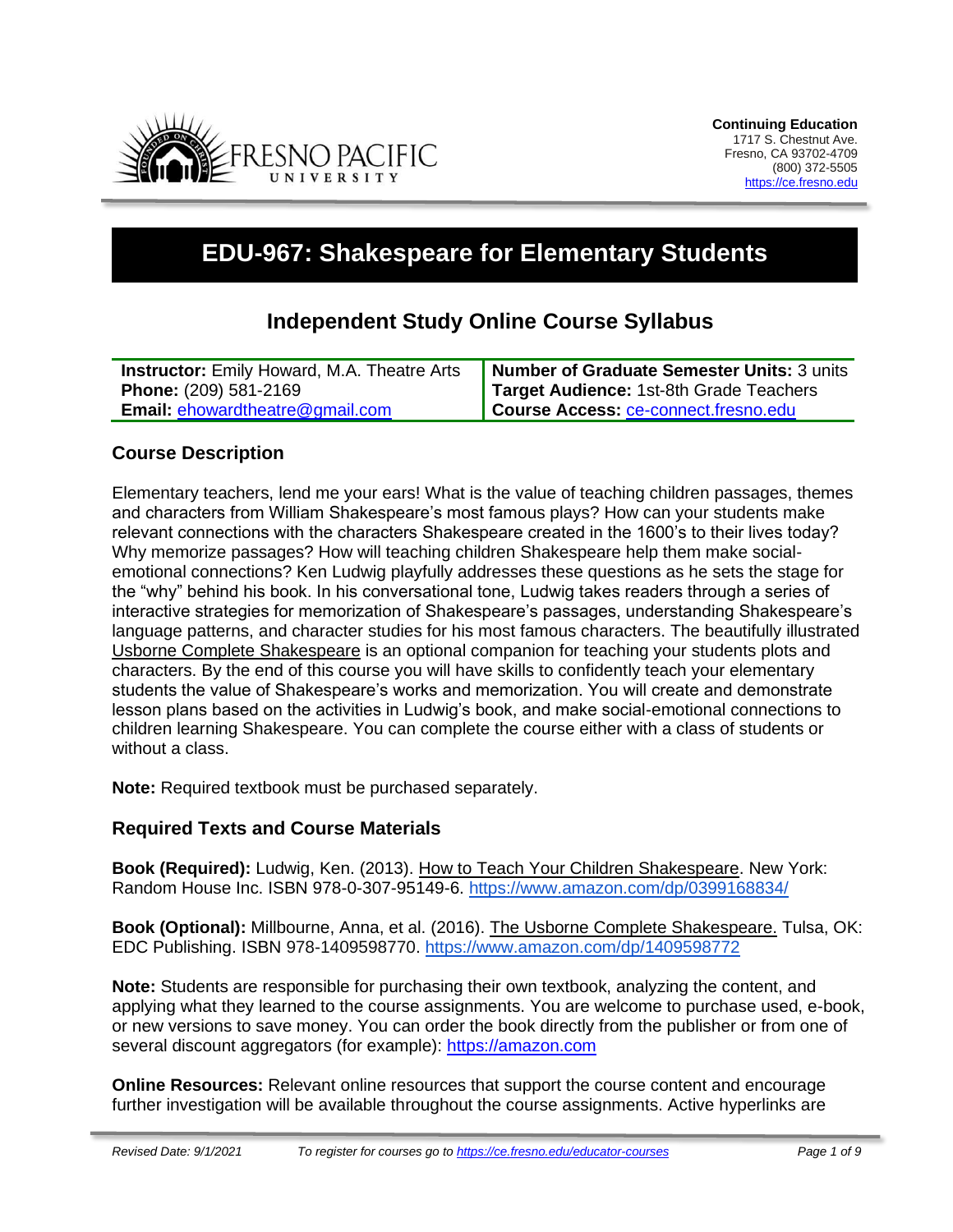utilized throughout the course and will link to the appropriate information when clicked. These include videos, podcasts, worksheets, online activities, journal articles and other resources.

**Moodle:** Moodle is a web-based learning management system used to support flexible teaching and learning in both face-to-face and distance courses (e-learning). [https://moodle.org](https://moodle.org/) //<https://moodle.org/demo> // [https://docs.moodle.org](https://docs.moodle.org/)

## **Course Dates**

Self-paced; students may enroll at any time and take up to one year, from the date of registration, to complete assignments. Students may complete assignments in no less than three weeks for a 3 unit course (one week per unit).

## **National Standards Addressed in This Course**

#### **National Board for Professional Teaching Standards (NBPTS)**

[\(http://www.nbpts.org/standards-five-core-propositions/\)](http://www.nbpts.org/standards-five-core-propositions/)

First published in 1989 and updated in 2016, *[What Teachers Should Know and Be Able to Do](http://www.accomplishedteacher.org/)* articulates the National Board's Five Core Propositions for teaching. The Five Core Propositions comparable to medicine's Hippocratic Oath — set forth the profession's vision for accomplished teaching. Together, the propositions form the basis of all National Board Standards and the foundation for National Board Certification. Course assignments have been designed so students can demonstrate excellence against these professional teaching standards whenever possible.

- Proposition 1: Teachers are committed to students and their learning
- Proposition 2: Teachers know the subject they teach and how to teach those subjects to students
- Proposition 3: Teachers are responsible for managing and monitoring student learning
- Proposition 4: Teachers think systematically about their practice and learn from experience
- Proposition 5: Teachers are members of learning communities

#### **Common Core English Language Arts Standards; Reading Literature**

- [CCSS.ELA-Literacy.RL.1.5](http://www.corestandards.org/ELA-Literacy/RL/1/) Identify words and phrases in stories or poems that suggest feelings or appeal to the senses.
- [CCSS.ELA-Literacy.RL2.4](http://www.corestandards.org/ELA-Literacy/RL/1/) Describe how words and phrases (e.g., regular beats, alliteration, rhymes, repeated lines) supply rhythm and meaning in a story, poem, or song.
- [CCSS.ELA-Literacy.RL3.3](http://www.corestandards.org/ELA-Literacy/RL/1/) Describe characters in a story (e.g., their traits, motivations, or feelings) and explain how their actions contribute to the sequence of events
- [CCSS.ELA-Literacy.RL3.4](http://www.corestandards.org/ELA-Literacy/RL/1/) Determine the meaning of words and phrases as they are used in a text, distinguishing literal from nonliteral language.
- [CCSS.ELA-Literacy.RL5.2](http://www.corestandards.org/ELA-Literacy/RL/1/) Determine a theme of a story, drama, or poem from details in the text, including how characters in a story or drama respond to challenges or how the speaker in a poem reflects upon a topic; summarize the text. ● [CCSS.ELA-Literacy.RL6.4](http://www.corestandards.org/ELA-Literacy/RL/1/)
	- Determine the meaning of words and phrases as they are used in a text, including figurative and connotative meanings; analyze the impact of a specific word choice on meaning and tone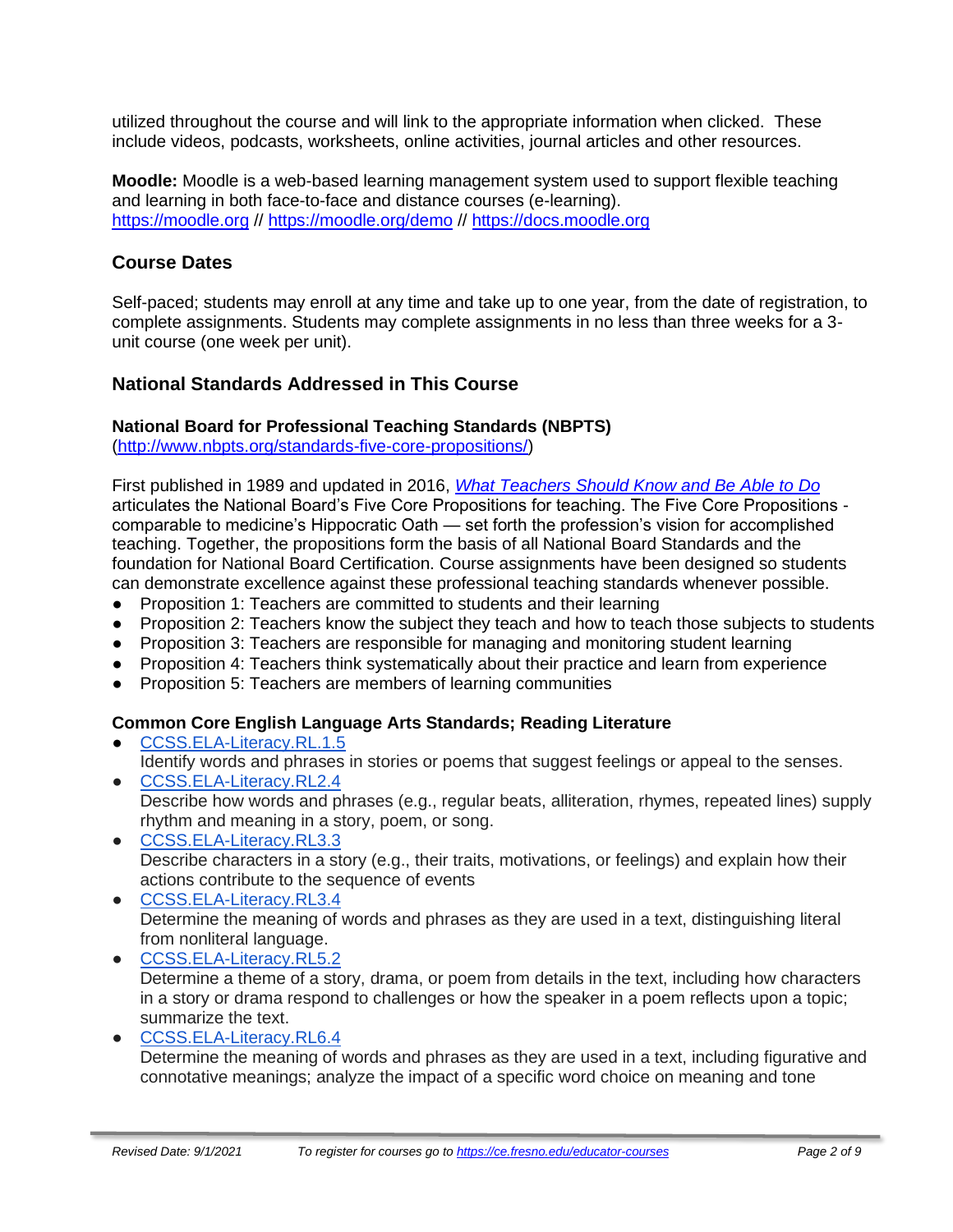## **National Common Core Arts Standards (NCCAS)** [nationalartsstandards.org](https://www.nationalartsstandards.org/)

[Envision/Conceptualize:](https://www.nationalartsstandards.org/sites/default/files/Theatre%20at%20a%20Glance%20-%20new%20copyright%20info.pdf)

TH:Cr1.1.2. Identify ways in which voice and sounds may be used to create or retell a story. [Responding/Reflect:](http://www.nationalartsstandards.org/sites/default/files/Theatre%20at%20a%20Glance%20-%20new%20copyright%20info.pdf)

● TH: Re7.1.I. Respond to what is seen, felt, and heard in a drama/theatre work to develop criteria for artistic choices.

**[Performing](https://www.nationalartsstandards.org/sites/default/files/Theatre%20at%20a%20Glance%20-%20new%20copyright%20info.pdf)** 

- TH:Pr4.1.2. Interpret story elements in a guided drama experience.
- TH:Pr5.1.3a. Participate in a variety of physical, vocal and cognitive exercises that can be used in a group setting for drama theatre/work.

[Responding/Interpret:](http://www.nationalartsstandards.org/sites/default/files/Theatre%20at%20a%20Glance%20-%20new%20copyright%20info.pdf)

- TH:Re8.1.II. Apply concepts from a drama/theatre work for personal realization about cultural perspectives and understanding.
- TH:Re8.1.III. Use new understandings of cultures and contexts to shape personal responses to drama/theatre work.

[Connecting/Empathize](http://www.nationalartsstandards.org/sites/default/files/Theatre%20at%20a%20Glance%20-%20new%20copyright%20info.pdf)

TH:Cn10.1.I. Investigate how cultural perspectives, community ideas and personal beliefs impact a drama/theatre work.

#### **National Council of Teachers of English**

# [\(https://ncte.org/resources/standards/ncte-ira-standards-for-the-english-language-arts/\)](https://ncte.org/resources/standards/ncte-ira-standards-for-the-english-language-arts/)

Published jointly by NCTE and the International Reading Association (IRA) in 1996, *The Standards for the English Language Arts* is designed to complement other national, state, and local standards and contributes to ongoing discussion about English language arts classroom activities and curricula.

- 1. Students read a wide range of print and non-print texts to build an understanding of texts, of themselves, and of the cultures of the United States and the world; to acquire new information; to respond to the needs and demands of society and the workplace; and for personal fulfillment. Among these texts are fiction and nonfiction, classic and contemporary works.
- 2. Students read a wide range of literature from many periods in many genres to build an understanding of the many dimensions (e.g., philosophical, ethical, aesthetic) of human experience.
- 3. Students apply a wide range of strategies to comprehend, interpret, evaluate, and appreciate texts. They draw on their prior experience, their interactions with other readers and writers, their knowledge of word meaning and of other texts, their word identification strategies, and their understanding of textual features (e.g., sound-letter correspondence, sentence structure, context, graphics).
- 4. Students adjust their use of spoken, written, and visual language (e.g., conventions, style, vocabulary) to communicate effectively with a variety of audiences and for different purposes.
- 6. Students apply knowledge of language structure, language conventions (e.g., spelling and punctuation), media techniques, figurative language, and genre to create, critique, and discuss print and non-print texts.
- 7. Students conduct research on issues and interests by generating ideas and questions, and by posing problems. They gather, evaluate, and synthesize data from a variety of sources (e.g., print and non-print texts, artifacts, people) to communicate their discoveries in ways that suit their purpose and audience.
- 9. Students develop an understanding of and respect for diversity in language use, patterns, and dialects across cultures, ethnic groups, geographic regions, and social roles.
- 12. Students use spoken, written, and visual language to accomplish their own purposes (e.g., for learning, enjoyment, persuasion, and the exchange of information).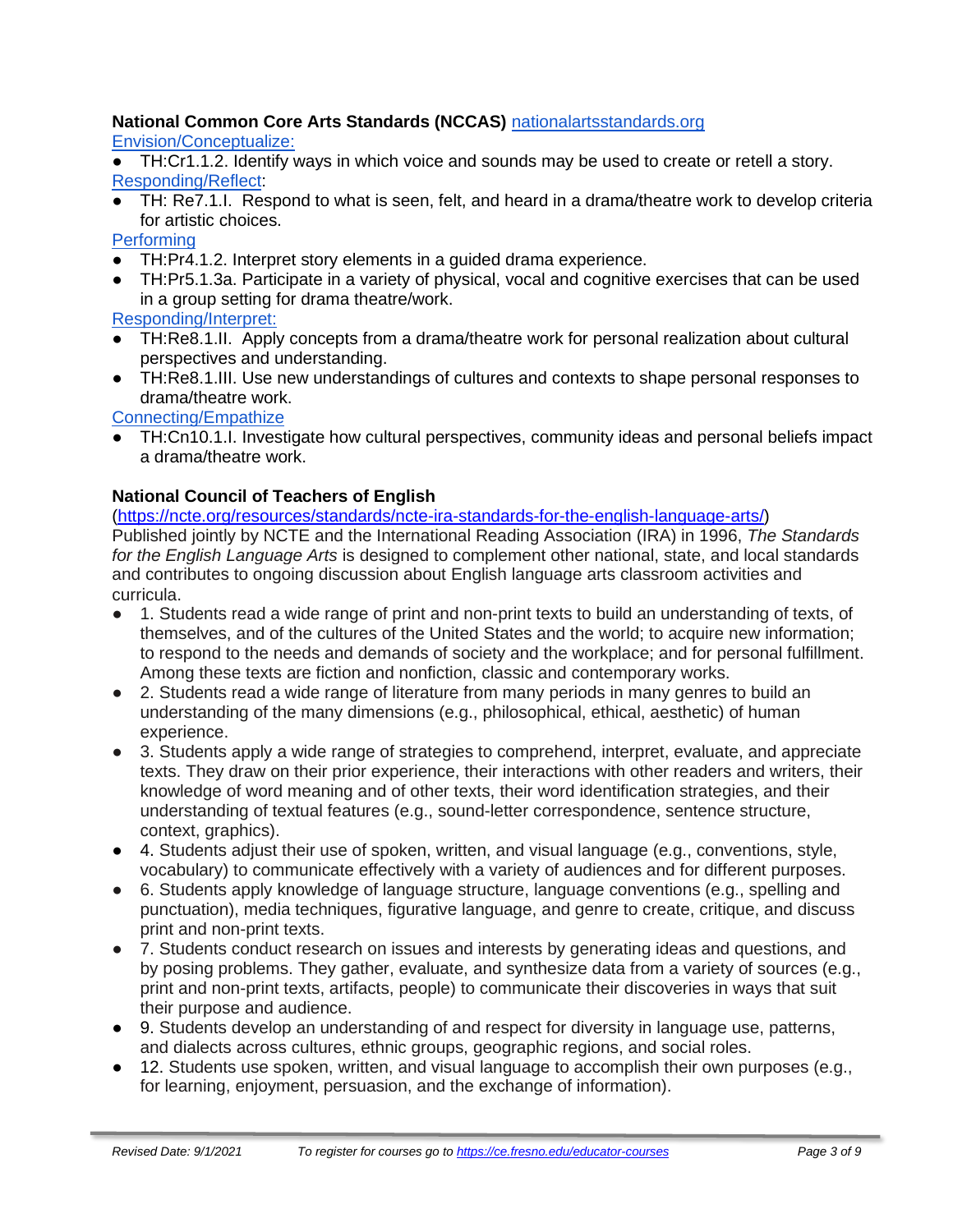# **Continuing Education Student Learning Outcomes (CE-SLO)**

| CE-SLO 1            | Demonstrate proficient written communication by articulating a clear focus,<br>synthesizing arguments, and utilizing standard formats in order to inform and<br>persuade others, and present information applicable to targeted use.                                       |
|---------------------|----------------------------------------------------------------------------------------------------------------------------------------------------------------------------------------------------------------------------------------------------------------------------|
| CE-SLO <sub>2</sub> | Demonstrate comprehension of content-specific knowledge and the ability to<br>apply it in theoretical, personal, professional, or societal contexts.                                                                                                                       |
| CE-SLO 3            | Reflect on their personal and professional growth and provide evidence of how<br>such reflection is utilized to manage personal and professional improvement.                                                                                                              |
| CE-SLO 4            | Apply critical thinking competencies by generating probing questions,<br>recognizing underlying assumptions, interpreting and evaluating relevant<br>information, and applying their understandings to the professional setting.                                           |
| CE-SLO <sub>5</sub> | Reflect on values that inspire high standards of professional and ethical<br>behavior as they pursue excellence in applying new learning to their chosen<br>field.                                                                                                         |
| CE-SLO <sub>6</sub> | Identify information needed in order to fully understand a topic or task, organize<br>that information, identify the best sources of information for a given enquiry,<br>locate and critically evaluate sources, and accurately and effectively share that<br>information. |

# **Course Student Learning Outcomes (C-SLO)**

| <b>Student Learning Outcomes for This Course</b><br>By the end of this course student will be able to:                                              | <b>National Standards</b><br>Addressed*                                                                                                                   | <b>CE-SLO</b><br>Addressed** |
|-----------------------------------------------------------------------------------------------------------------------------------------------------|-----------------------------------------------------------------------------------------------------------------------------------------------------------|------------------------------|
| 1. Learn and demonstrate strategies for<br>memorizing and understanding Shakespeare<br>passages.                                                    | NBPTS 1, 2, 4<br>NCTE 1, 2, 3, 4, 6, 9, 12<br>TH:Cr1.1.2, TH: Re7.1.I<br>TH:Pr4.1.2, TH:Pr5.1.3a<br>CCSS.ELA-Literacy.RL:<br>1.5, 2.4, 3.3, 3.4, 5.2, 6.4 | CE 1, 2, 3, 4, 5, 6          |
| 2.<br>Design, rehearse, and demonstrate lesson<br>plans that teach students strategies for<br>memorizing and understanding Shakespeare<br>passages. | NBPTS 1, 2, 3, 4<br>NCTE 2, 4, 6, 12<br>TH:Cr1.1.2, TH: Re7.1.I<br>TH:Pr4.1.2, TH:Pr5.1.3a<br>CCSS.ELA-Literacy.RL: 1.5, 2.4,<br>3.3, 3.4, 5.2, 6.4       | CE 1, 2, 4, 6                |
| 3.<br>Engage in collaboration with other teachers<br>to share ideas and discuss elements of best<br>practices.                                      | NBPTS 1, 2, 3, 4, 5<br><b>NCTE 3, 12</b><br>TH: Re7.1.I, TH: Pr4.1.2                                                                                      | CE 2, 3, 4, 6                |
| 4.<br>Discuss themes and character studies of<br>Shakespeare's most famous plays.                                                                   | NBPTS 4,<br>TH: Re7.1.I, TH: Pr4.1.2<br>TH: Re8.1.II, TH: Re8.1.III<br>TH:Re8.1.III<br>CCSS.ELA-Literacy.RL: 1.5, 3.3,<br>3.4, 5.2, 6.4                   | CE 1, 2, 6                   |
| 5. Discuss the value of teaching elementary<br>memorization and Shakespeare.                                                                        | <b>NBPTS 1, 2, 3</b><br>NCTE 1, 2, 3, 4, 6, 7, 9, 12<br>TH:Re8.1.III<br>CCSS.ELA-Literacy.RL: 1.5, 2.4,<br>3.3, 3.4, 5.2, 6.4                             | CE 1, 2, 3, 4, 5             |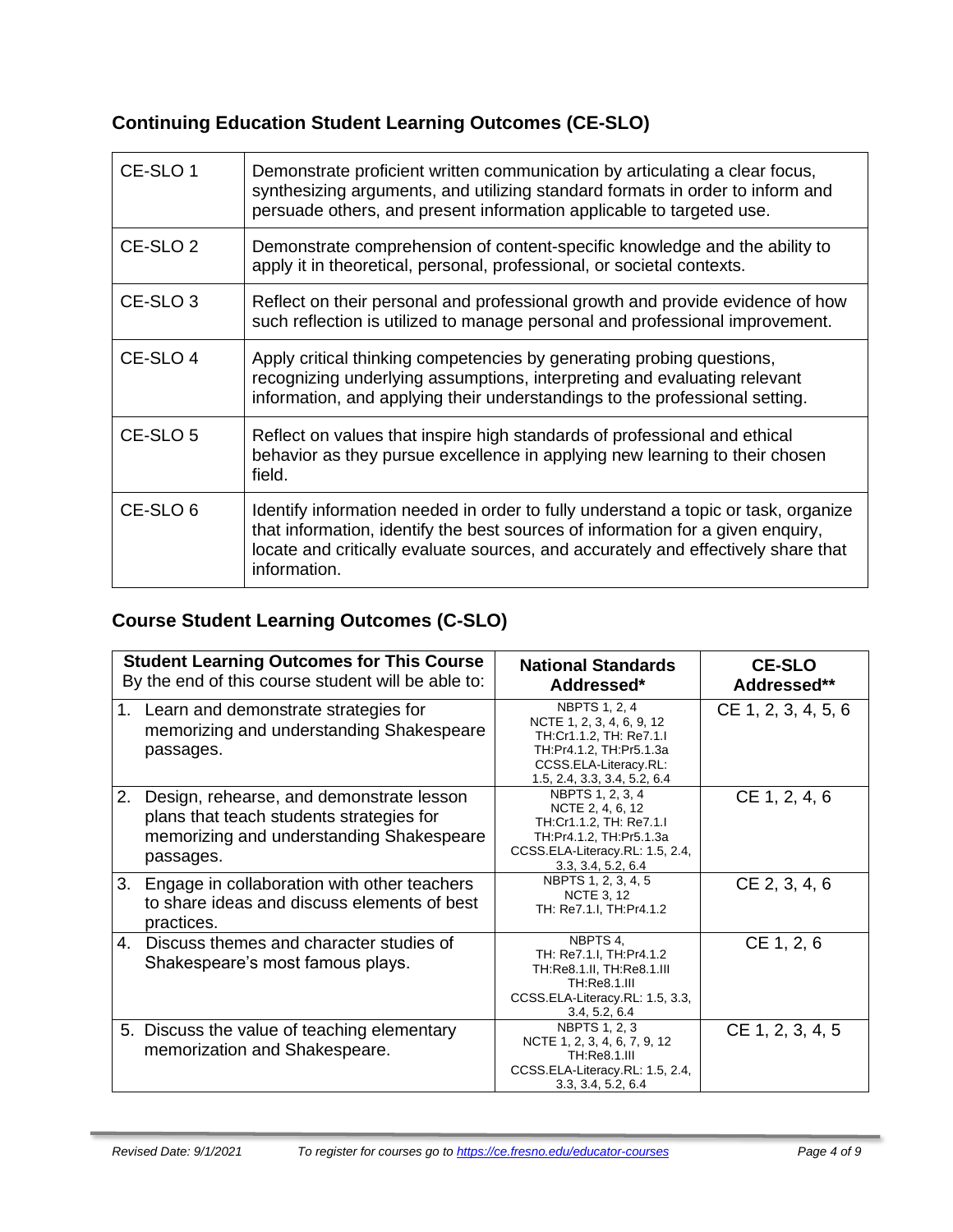| 6. Evaluate created lesson plans and those of<br>other students.    | NBPTS 1, 2, 3, 4, 5<br>NCTE 3, 4, 6, 12<br>TH: Re7.1.I                            | CE 2, 3, 4, 5    |
|---------------------------------------------------------------------|-----------------------------------------------------------------------------------|------------------|
| Identify social-emotional connections with<br>Shakespeare's themes. | <b>NBPTS 1, 3, 5</b><br>NCTE 1, 2, 3, 7, 9<br>CCSS.ELA-Literacy.RL: 3.3, 5.2, 6.4 | CE 1, 2, 4, 5, 6 |

\* Please refer to the section on **National Standards Addressed in This Course**

\*\* Please refer to the section on **Continuing Education Program Student Learning Outcomes**

| <b>Module</b><br><b>Module Title</b> | <b>Module Assignments and Activities</b>                          | <b>Points</b><br><b>Possible</b><br>for Each<br><b>Assignment</b> |
|--------------------------------------|-------------------------------------------------------------------|-------------------------------------------------------------------|
| <b>Welcome Module</b>                | Introduction video<br>$\bullet$                                   |                                                                   |
|                                      | <b>Course Syllabus</b><br>$\bullet$                               |                                                                   |
|                                      | Introduce Yourself Forum<br>$\bullet$                             |                                                                   |
| Module $1 -$                         | 1.1 Listen to Podcast Interview w/Ludwig and respond<br>$\bullet$ | 10 pts                                                            |
| Midsummer Night's                    | 1.2 Read Part One, pages 3-55 and respond<br>$\bullet$            | 15 pts                                                            |
| Dream; Twelfth                       | 1.3 Read Part One, pages 56-148 and respond<br>$\bullet$          | 15 pts                                                            |
| Night; Romeo and                     | 1.4 Memorize passage and submit video or audio<br>$\bullet$       | 10 pts                                                            |
| <b>Juliet</b>                        | 1.5 Create Lesson Plan (A)<br>$\bullet$                           | 20 pts                                                            |
| Module $2 -$                         | 2.1 Read Part Two, pages 149-164 and respond<br>$\bullet$         | 15 pts                                                            |
| Macbeth; Henry IV;                   | 2.2 Read Part Two, pages 165-219, Forum Response<br>$\bullet$     | 10 pts                                                            |
| As You Like It,                      | 2.3 Read Part Two, pages 220-243 and respond<br>$\bullet$         | 15 pts                                                            |
| Henry V                              | 2.4 Memorize passage and submit video or audio<br>$\bullet$       | 10 pts                                                            |
|                                      | 2.5 Create Lesson Plan (B)                                        | 20 pts                                                            |
| Module $3-$                          | 3.1 Read Part Three pages 247-304 and respond<br>$\bullet$        | 15 pts                                                            |
| Hamlet;                              | 3.2 Choice Assignment<br>$\bullet$                                | 15 pts                                                            |
| The Tempest                          | 3.3 Read Part Three, pages 305-325 and respond<br>$\bullet$       | 15 pts                                                            |
|                                      | 3.4 Memorize passage and submit video or audio<br>$\bullet$       | 10 pts                                                            |
|                                      | 3.5 Create Lesson Plan (C)<br>$\bullet$                           | 20 pts                                                            |
| Module $4-$                          | 4.1 Practice, Submit video/audio of Lesson Plan (A)<br>$\bullet$  | 20 pts                                                            |
| Lesson Plan                          | 4.2 Practice, Submit video/audio of Lesson Plan (B)               | 20 pts                                                            |
| Submission and                       | 4.3 Practice, Submit video/audio of Lesson Plan (C)               | 20 pts                                                            |
| Evaluation                           | 4.4 Evaluation of Lessons<br>$\bullet$                            | 15 pts                                                            |
| Module $5-$                          | 5.1 Research scholarly article connecting<br>$\bullet$            | 20 pts                                                            |
| Shakespeare and                      | Shakespeare and SEL, essay response                               |                                                                   |
| <b>SEL Connections</b>               | 5.2 Create Visual Presentation<br>$\bullet$                       | 15 pts                                                            |
|                                      | 5.3 Forum Response<br>$\bullet$                                   | 10 pts                                                            |
| Module $6-$                          | 6.1 Create and administer a survey<br>$\bullet$                   | 20 pts                                                            |
| <b>Future Research</b>               | 6.2 Analyze results of a survey, report new areas of              | 20 pts                                                            |
|                                      | research                                                          |                                                                   |
|                                      | 6.3 Choice Assignment<br>$\bullet$                                | 15 pts                                                            |
|                                      | 6.4 Personal Reflection Forum<br>$\bullet$                        | 10 pts                                                            |
| Course Wrap-up-                      | • Final Reflection Forum                                          |                                                                   |
| Grading and                          | • Course Evaluation                                               |                                                                   |
| Evaluation                           | • Course Completion Checklist                                     |                                                                   |
|                                      | • Grade Request / Transcript Request                              |                                                                   |
|                                      | <b>TOTAL POINTS</b>                                               | <b>400 pts</b>                                                    |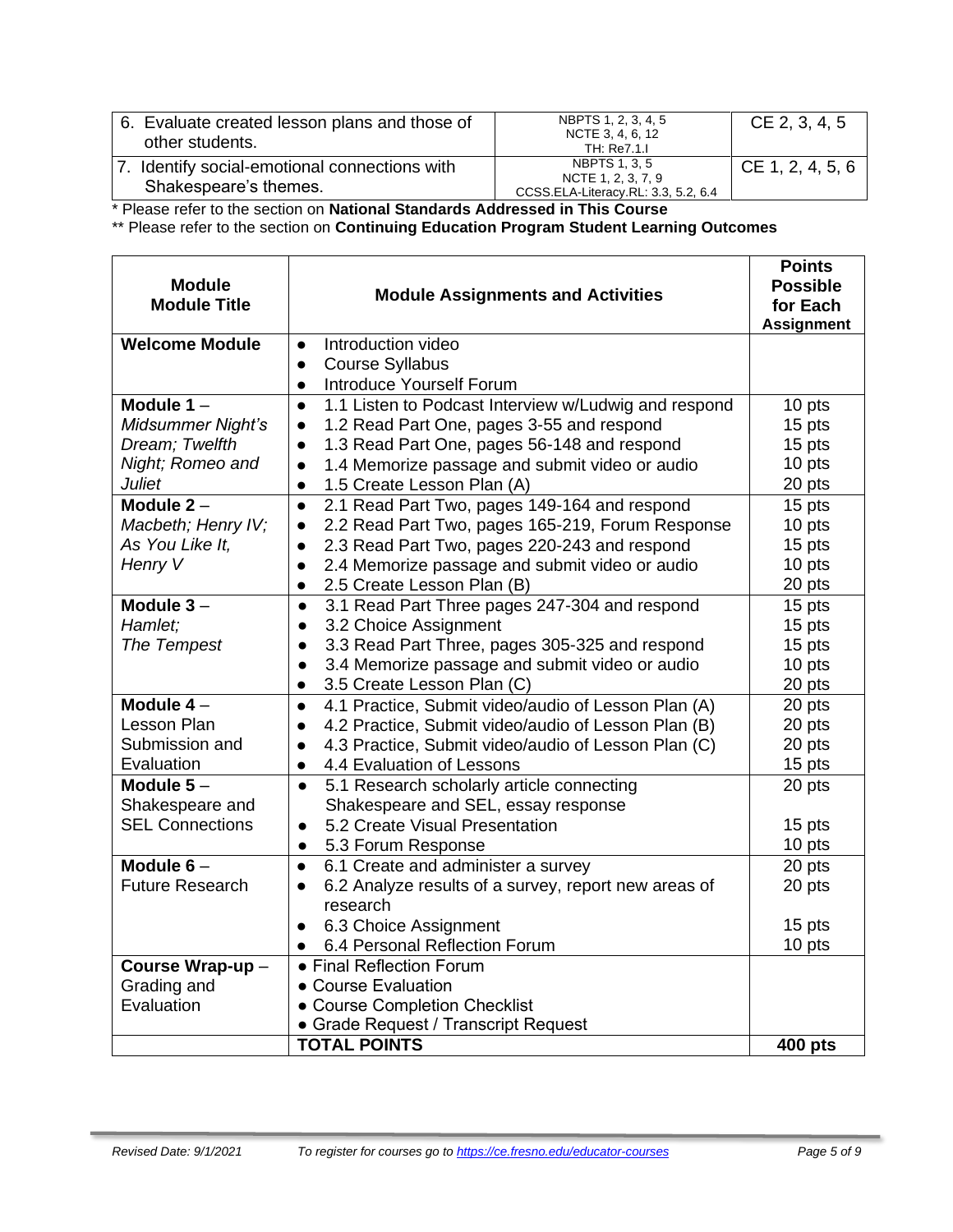# **Grading Policies, Rubrics, and Requirements for Assignments**

#### **Grading Policies**

- Assignments will be graded per criteria presented in the course rubrics.
- $A = 90-100\%$  and  $B = 80-89\%$ , (anything below 80% will not receive credit.)
- The discernment between an A or a B letter grade is at the discretion of the instructor based on the quality of work submitted (see course rubrics).
- Coursework falling below a B grade will be returned with further instructions.
- All assignments must be completed to receive a grade and are expected to reflect the quality that teacher-training institutions require of professional educators. If completed assignments do not meet this standard, students will be notified with further instructions from the instructor.

| Grade     | <b>Percent</b> | <b>Description</b> | <b>Rubric</b>                                                                                                                                                                                   |
|-----------|----------------|--------------------|-------------------------------------------------------------------------------------------------------------------------------------------------------------------------------------------------|
| A         | 90-100%        | Excellent          | Meets all course / assignment requirements with<br>significant evidence of subject mastery and<br>demonstration of excellent graduate level<br>professional development scholarship.            |
| в         | 80-89%         | Very Good          | Adequately meets criteria for all course/assignment<br>requirements - demonstrates subject competency<br>with very good graduate level professional<br>development scholarship.                 |
| <b>NC</b> | Below 80%      | Unacceptable       | Does not meet the minimum criteria for all<br>course/assignment requirements and demonstrated<br>little, if any, evidence of acceptable graduate level<br>professional development scholarship. |

#### **Grading Rubrics**

#### **Writing Requirements**

- **Superior:** Writing is clear, succinct, and reflects graduate level expectations. Clearly addresses all parts of the writing task. Maintains a consistent point of view and organizational structure. Includes relevant facts, details, and explanations.
- **Standard:** Writing is acceptable with very few mistakes in grammar and spelling. Addresses most parts of the writing task. Maintains a mostly consistent point of view and organizational structure. Includes mostly relevant facts, details, and explanations.
- **Sub-standard:** Writing contains noticeable mistakes in grammar and spelling. Does not address all parts of the writing task. Lacks a consistent point of view and organizational structure. May include marginally relevant facts, details, and explanations.

#### **Lesson Plan Requirements**

- **Superior:** Instructional goals and objectives clearly stated. Instructional strategies appropriate for learning outcome(s). Method for assessing student learning and evaluating instruction is clearly delineated and authentic. All materials necessary for student and teacher to complete lesson clearly listed.
- **Standard:** Instructional goals and objectives are stated but are not easy to understand. Some instructional strategies are appropriate for learning outcome(s). Method for assessing student learning and evaluating instruction is present. Most materials necessary for student and teacher to complete lesson are listed.
- **Sub-standard:** Instructional goals and objectives are not stated. Learners cannot tell what is expected of them. Instructional strategies are missing or strategies used are inappropriate.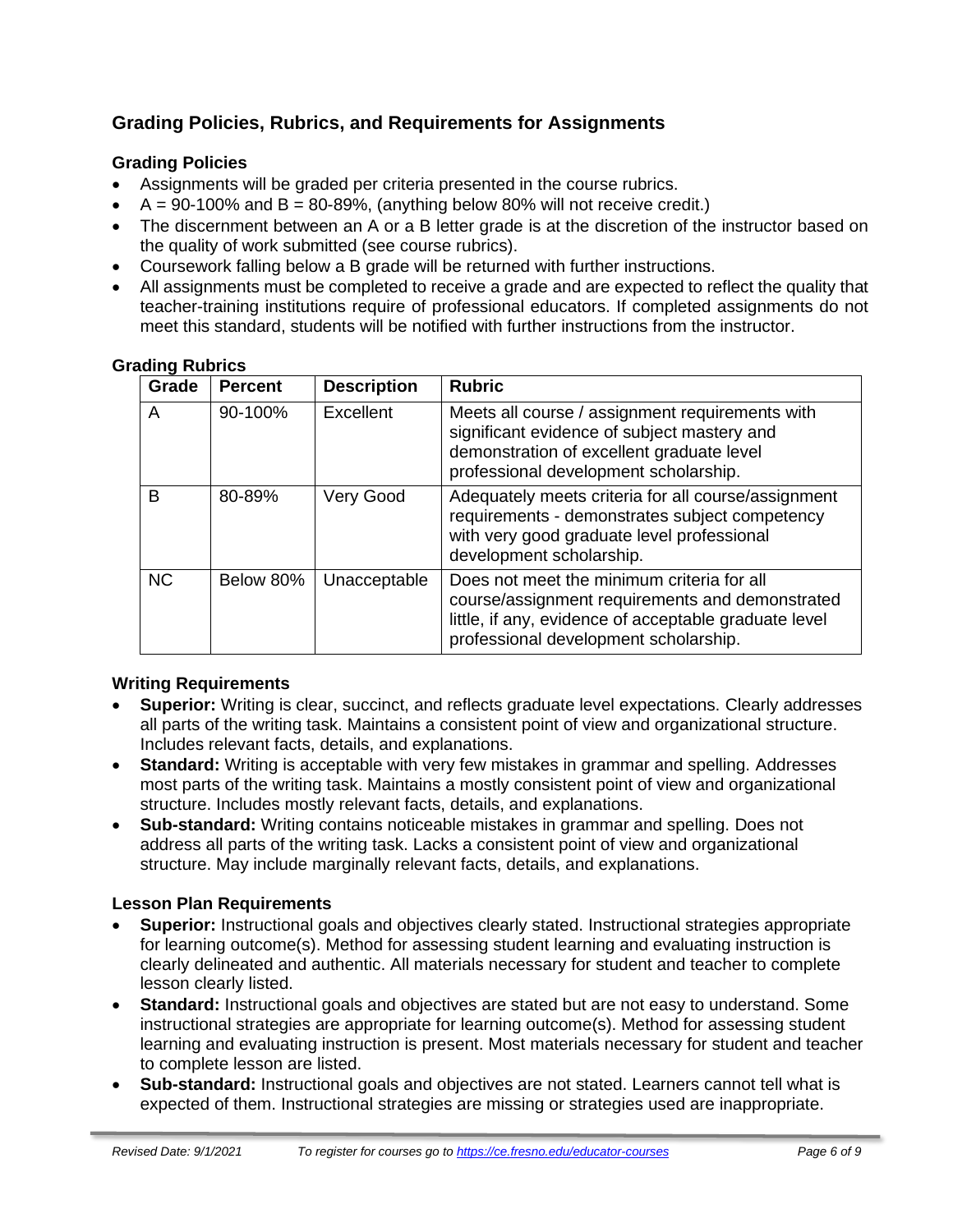Method for assessing student learning and evaluating instruction is missing. Materials necessary for student and teacher to complete lesson are missing.

### **Instructor/Student Contact Information**

Throughout the course participants will be communicating with the instructor and their classmates on a regular basis using asynchronous discussion forums. Students are provided with instructor contact information in the event they want to make email or phone contact. In addition, students are encouraged to email or phone the instructor at any time. Students will also receive feedback on the required assignments as they are submitted.

## **Forums**

Participation is an important expectation of this course and all online courses. Online discussions promote reflection and analysis while allowing students to appreciate and evaluate positions that others express. While students may not be engaging with the same students throughout this course, they will be expected to offer comments, questions, and replies to the discussion question whenever possible. The faculty role in the discussion forum is that of an observer and facilitator.

#### **Coursework Hours**

Based on the Carnegie Unit standard, a unit of graduate credit measures academic credit based on the number of hours the student is engaged in learning. This includes all time spent on the course: reading the textbook, watching videos, listening to audio lessons, researching topics, writing papers, creating projects, developing lesson plans, posting to discussion boards, etc. Coursework offered for FPU Continuing Education graduate credit adheres to 45 hours per semester unit for the 900-level courses. Therefore, a student will spend approximately 135 hours on a typical 3-unit course.

#### **Services for Students with Disabilities**

Students with disabilities are eligible for reasonable accommodations in their academic work in all classes. In order to receive assistance, the student with a disability must provide the Academic Support Center with documentation, which describes the specific disability. The documentation must be from a qualified professional in the area of the disability (i.e. psychologist, physician or educational diagnostician). Students with disabilities should contact the Academic Support Center to discuss academic and other needs as soon as they are diagnosed with a disability. Once documentation is on file, arrangements for reasonable accommodations can be made. For more information and for downloadable forms, please go to [https://www.fresno.edu/students/academic](https://www.fresno.edu/students/academic-support/services-students-disabilities)[support/services-students-disabilities.](https://www.fresno.edu/students/academic-support/services-students-disabilities)

# **Plagiarism and Academic Honesty**

All people participating in the educational process at Fresno Pacific University are expected to pursue honesty and integrity in all aspects of their academic work. Academic dishonesty, including plagiarism, will be handled per the procedures set forth in the Fresno Pacific University Catalogue <https://www.fresno.edu/students/registrars-office/academic-catalogs>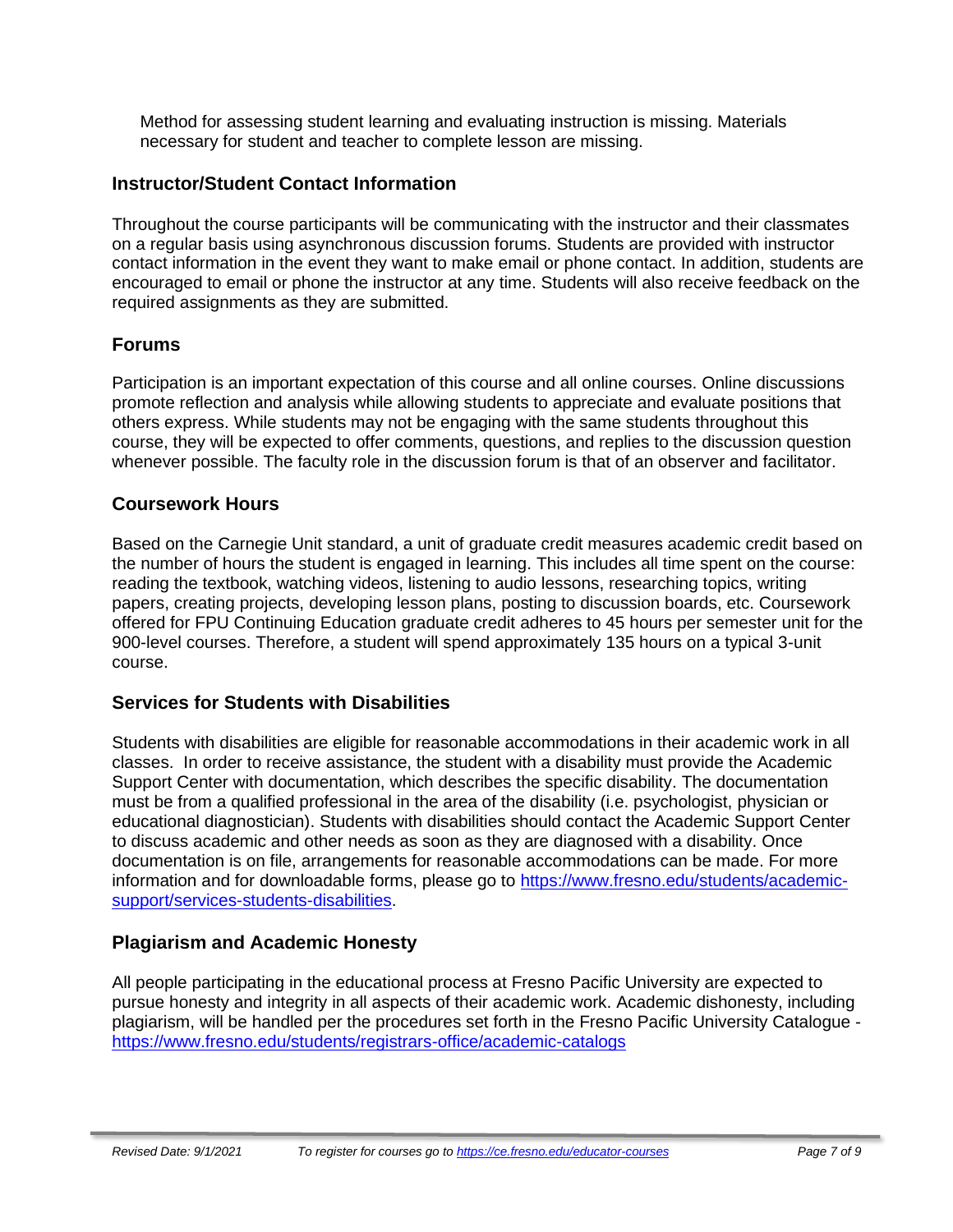# **Technology Requirements**

To successfully complete the course requirements, course participants will need Internet access, can send and receive email, know how to manage simple files in a word processing program, and have a basic understanding of the Internet. Please remember that the instructor is not able to offer technical support. If you need technical support, please contact your Internet Service Provider.

**Moodle:** This course will be delivered totally online. Moodle is a learning management system that provides students access to online resources, documents, graded assignments, quizzes, discussion forums, etc. Moodle is easy to learn and has a friendly user interface. To learn more about Moodle, go to [https://docs.moodle.org/33/en/Student\\_FAQ.](https://docs.moodle.org/33/en/Student_FAQ) There are also some student tutorials on the Center for Online Learning website at Fresno Pacific University - [https://col.fresno.edu/student.](https://col.fresno.edu/student)

**Moodle Site Login and Passwords:** Students will need to have internet access to log onto [https://ce-connect.fresno.edu.](https://ce-connect.fresno.edu/) The username and password numbers for Moodle access will be sent to you by the university using the email address you submitted at the time of registration. The instructor will then contact you with a welcome communication. If you need help with your username and password recovery, please contact the Continuing Education office at (800) 372- 5505 or (559) 453-2000 during regular office hours - Mon-Fri 8:00 am to 5:00 pm. or email them at [prof.dev@fresno.edu.](mailto:prof.dev@fresno.edu)

**Getting Help with Moodle:** If you need help with Moodle, please contact the Center for Online Learning (COL), by telephone or the website. Help by phone (559) 453-3460 is available Mon-Thurs 8:00 am to 8:00 pm and on Fridays from 8:00 am to 5:00 pm, or by filling out a "Request Services" form at [https://col.fresno.edu/contact/request-services.](https://col.fresno.edu/contact/request-services) Please identify that you are with the "School = Continuing Education".

#### **Final Course Grade and Transcripts**

When all work for the course has been completed, students will need to logon to the Continuing Education website [\(https://ce.fresno.edu/my-account\)](https://ce.fresno.edu/my-account) and "Request Final Grade". Once the instructor receives the requests and submits the grade online, students may log back in to view their Final Grade Report or order transcripts online. Please allow at least two weeks for the final grade to be posted. For more information, see the Continuing Education Policies and Procedures at [https://ce.fresno.edu/ce-policies-and-procedures.](https://ce.fresno.edu/ce-policies-and-procedures)

#### **University Policies and Procedures**

Students are responsible for becoming familiar with the information presented in the Academic Catalog and for knowing and observing all policies and procedures related to their participation in the university community. A summary of university policies may be found on the university website at [https://www.fresno.edu/students/registrars-office/academic-catalogs.](https://www.fresno.edu/students/registrars-office/academic-catalogs)

#### **Fresno Pacific University Student Learning Outcomes (FPU-SLO)**

| FPU-SLO1 | Student Learning Outcomes Oral Communication: Students will exhibit            |  |
|----------|--------------------------------------------------------------------------------|--|
|          | clear, engaging, and confident oral communication $-$ in both individual and   |  |
|          | group settings – and will critically evaluate content and delivery components. |  |